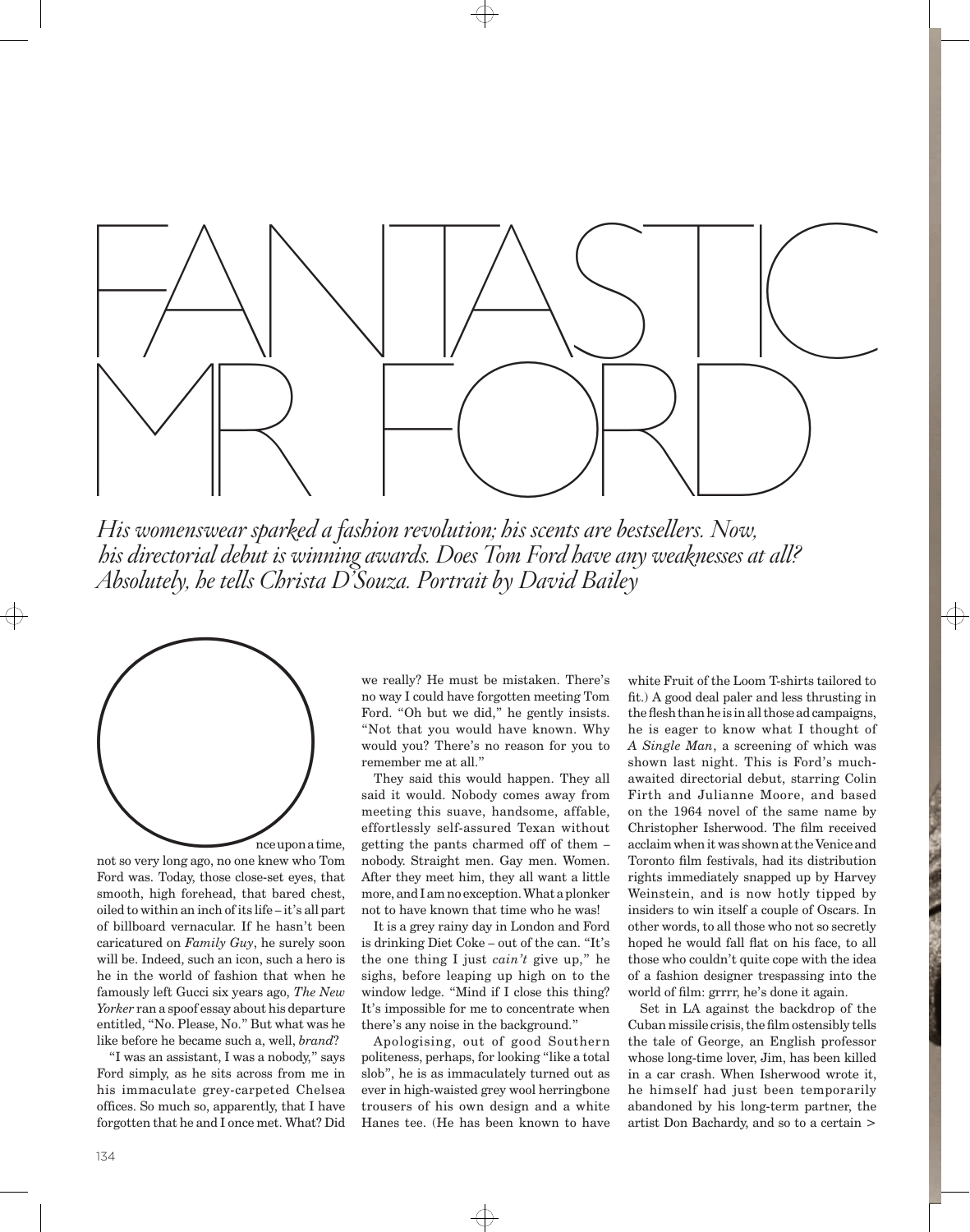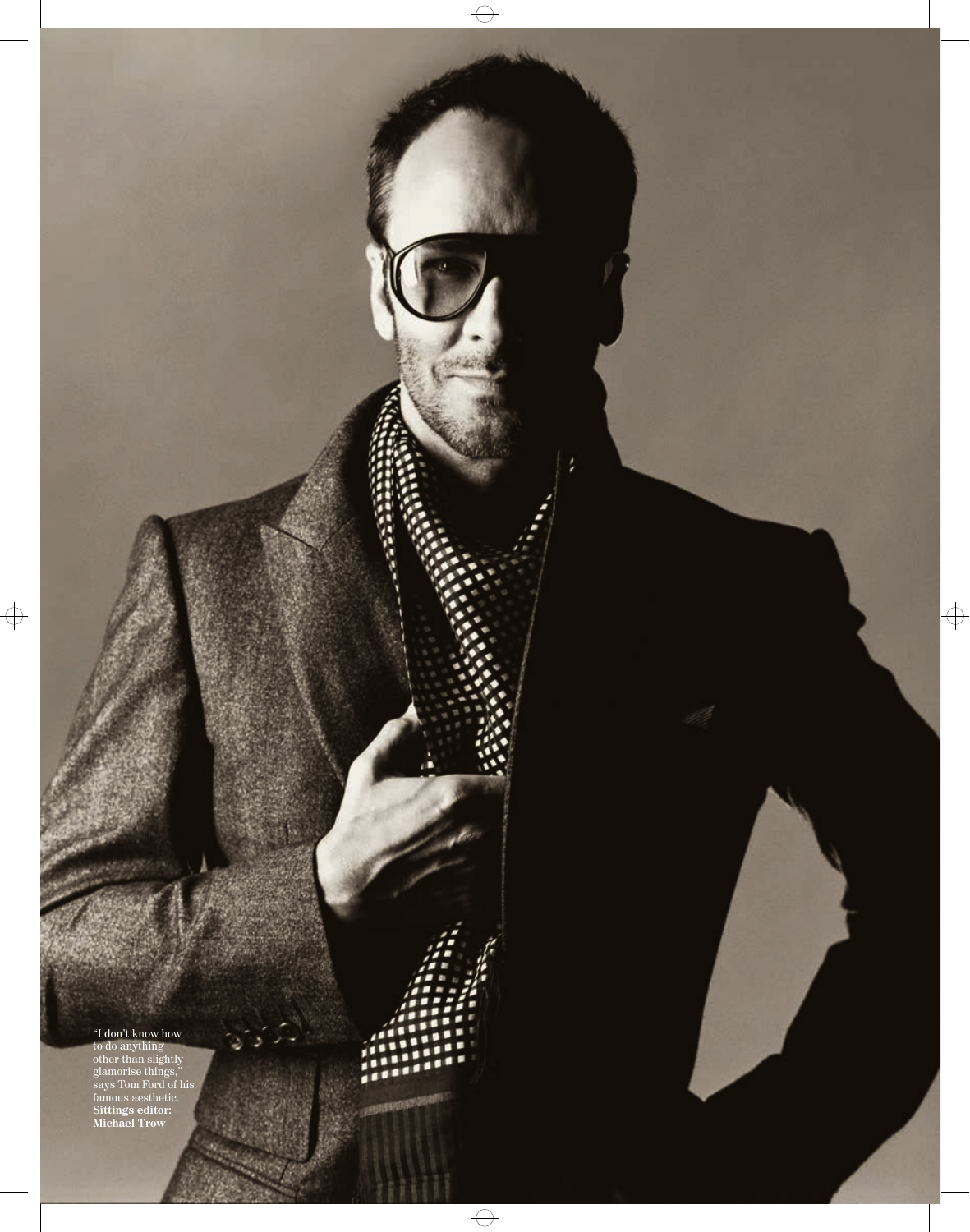extent, it was autobiographical. Ford first read it in 1982 after being introduced to Isherwood and Bachardy through his then boyfriend, the *Olivia* children's series illustrator, Ian Falconer. Their gang, which included David Hockney and Stephen Spender, made an impression on Ford, at the time a cute Studio-54-loving 21-yearold, who fitted right into the whole gay Anglo-LA scene. As did the book. "But I didn't pick up on the spiritual element at *all*," he says. "It was George I picked up on and kind of fell in love with."

Ford didn't forget George. He simply put him away in his head "to be worked out later, as I do with everything". (Ford never forgets anything, you see. Like the time he first met Bachardy back in the Eighties. "That's what he claims, anyway," Bachardy says over the phone from LA. "I can't

remember meeting him then at all. But when he came to the house three years ago with his script, I liked him very much indeed. He kept making L-shapes with his fingers, the way directors do. I understood that, because I'm a very visual person, too.")

In the interim, Ford worked for designers Cathy Hardwick and Perry Ellis, before he went to Gucci in 1990, turned it into a \$4 billion empire, left, had a mid-life crisis, started up his own menswear line and got himself an agent. Despite having no experience aside from a stint at acting school – despite, too, being aware that

there wasn't exactly a gaping niche in the market (as Ford himself once said, LA is a town where "what I really want to do is direct" is a bumper sticker) – he was determined to fulfil his lifelong ambition to make his own film.

Thus he opened his production company, Fade to Black, in the old Geffen building in Beverly Hills, and – in between getting fancy golf clubs messengered over and thinking about designing a plane or a car (his great friend Lapo Elkann still bugs him about this last one) – he read lots of scripts. Depressingly, most of them were "rehashed *9½ Weeks*", he says – the sort of thing screenwriters felt would appeal to a man who shaved the Gucci logo into a model's pubic hair and told journalists he preferred to go commando. And then came the epiphany. "I was driving down Sunset Boulevard to the office," he says, "and suddenly went [clicking his fingers], *Boom!* 'What do I keep finding myself thinking about? Why, George, of course!' So that was it. I walked in and said to my assistant, 'Get me a copy of *A Single Man*.' I read it in a totally different light. That was the film I was going to make."

"I have to admit, I thought his idea of wanting to make a film was pretty risky," his partner of 23 years, Richard Buckley, tells me via email. "I knew the script was good, but how does anyone make a film? It wasn't until I visited the set that Karen Golden, the script supervisor – who has worked with a long list of directors including Martin Scorsese and Michael Bay – told me she'd never worked with a first-time director who had such a strong vision."

"Listen, Tom could paint a painting and it would be a masterpiece," says Ford's costume designer Arianne "*Walk the Line*" says Colin Firth, who plays the lead role. "He's a man who thinks his life will fall apart if he hasn't got his cufflinks on. Is that Tom? Well, I'm not going to attempt to pyschoanalyse him here, but let's say, like George, he's an extremely passionate, intense, precise man. The temptation is to see the film as one long Tom Ford campaign, but you only have to scratch the surface to see that would be totally missing the point. The master stroke here is that the style *is* the content, and within the perfection, as Tom knows only too well, is the neurosis."

As with most apparently raging selfbelievers with apparently golden lives – the \$90 million in the bank, the long-term partner who is "so proud of him, I can barely hold it in", the Richard Neutra house in LA, the Georgian mansion in Mayfair, etc,



Tom Ford directs Colin Firth in a scene from his directorial debut, *A Single Man*

Phillips. "He could make a soufflé and it would be the most delicious soufflé in the world. His talent is linear like that."

So what has emerged, then, three years later? A rather tender, rather chaste, searingly personal portrait of… Well, who do you think? Tom Ford himself, of course. A man of almost superhuman control, sophistication, neatness and perfection. An obsessive, almost pathological planner with a fetish for detail and doing the right thing. A man who, at the same time, is vulnerable, hesitant and a hopeless, hopeless romantic. Human, in other words. Humble. Fallible. Unlike the bronzed, buffed, slightly ludicrous sex god he likes to portray himself as on all those billboards.

"When you look at George, here is a man who is hanging on by his very fingernails,"

etc – Ford is not a man without complexities. "Oh, I had my first suicide thoughts when I was eight," he recounts easily. "Clinical depression, it runs in the family." Did he get nervous about directing? "Oh, but of course I got nervous! And of course I had fear. My *Gahd*, I had fear. You should have seen me when I showed it to my agent for the first time. I thought I mayn't survive, I was so scared! But what I tend to do is barrel-head through the fear. The fear doesn't stop me…

"Look," he goes on, leaning slightly forward in his chair.

"Other people will be the judge of it, obviously, but, oh God, this is the realest statement I ever made. I love fashion – fashion is how I pay the rent – but… Oh, this is going to sound corny, I know, but I put more into this than I've ever put into anything else in my entire life. Like, I don't have children. I'm at a point, finally, when I'm not afraid of dying. I get on a plane, I don't care if I crash. And all I could think about when I was making it was, 'I cannot die before I finish making this film.' Oops, though," he adds with a sly smile. "Pardon me. Diet Coke always makes me burp a little. But I like 'human', don't you?"

Ford was born in 1961 in Texas to Tom Ford and Shirley Bunton, two real-estate brokers, and was brought up first in Houston, then Santa Fe. On the surface, they were a normal, suburban, all-American family, turning up the air-conditioning, as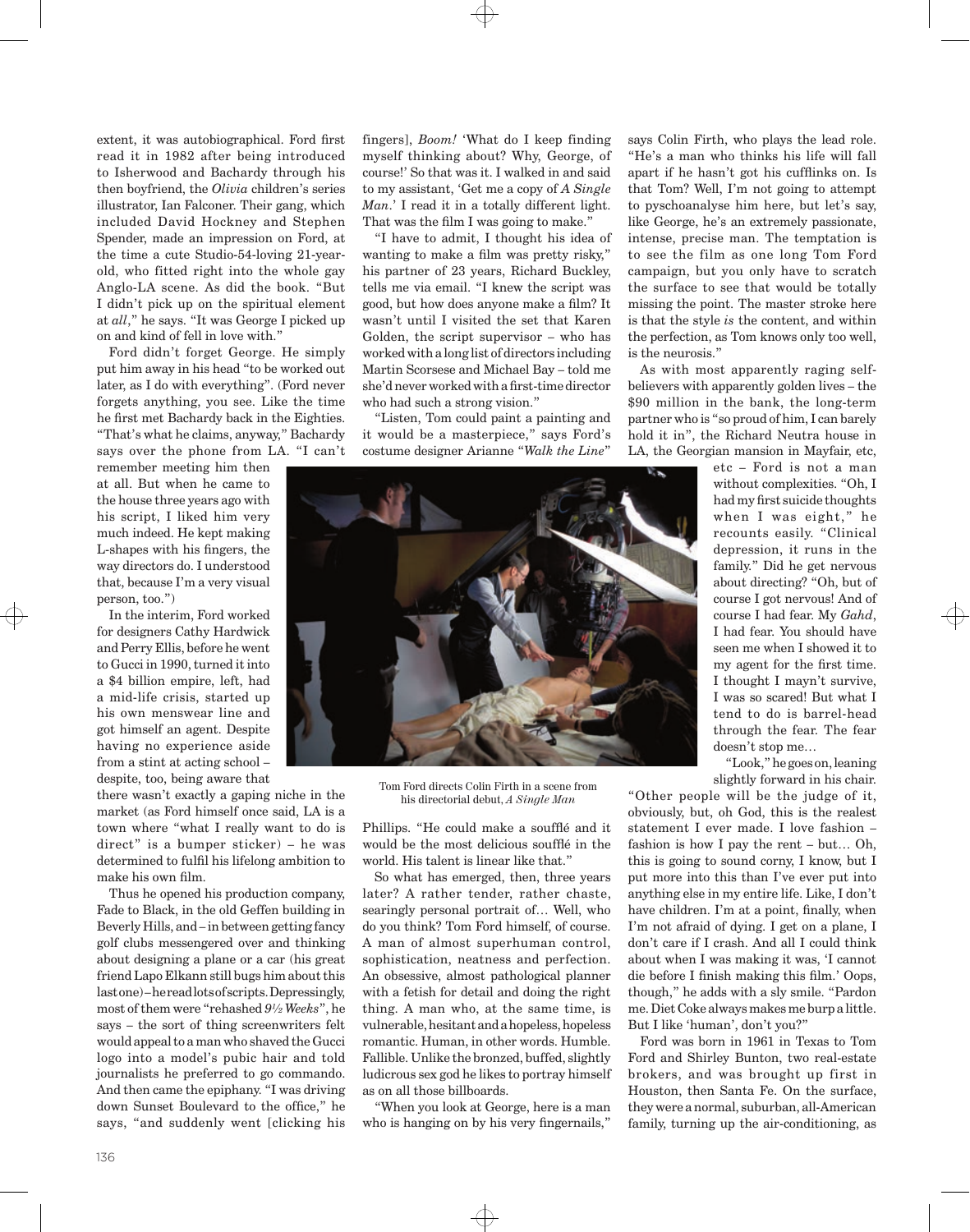Ford once put it, in order to light the log fire. Ford, though, was different from other little boys. By the age of three, for example, before he could talk properly, he was rearranging furniture in the living room, and his favourite toy in the world was a "refrigerator box", which he'd lie in for hours pretending to be a vampire. He was the type of child, as he recalls, who got punched just for existing and was always having the air taken out of his bicycle tires ("I only got cute when I was about 14 or 15").

Ford spent a lot of his tweens giving his

long-suffering mother and sister eggyolk hair treatments and dreaming not of being a blond surfer dude but of being "50 and living in New York and smoking lots of cigarettes". As he has always said, his parents were very supportive. They never, as it were, blunted his "decorative" edges and there were plenty of happy times. But there were less happy times, too, as six months of post-Gucci analysis uncovered. "Not that I was molested or anything melodramatic like that," he says matterof-factly, "but there wasn't much hugging and kissing that went on at the Fords' house. The first time my father hugged me, I think, was when I was 20. I think he was quite disappointed that I was so… effeminate as a child. He's cool now – he absolutely adores Richard, too – but as I recall, he spent a lot of my childhood scowling."

The one person who had a big influence on his life was his beloved grandmother Ruth, a marvellously Diane Arbus-style woman who wore black Courrèges trouser suits and papier-mâché earrings. "She was very Texan," recalls Ford fondly, "and, quite honestly, her taste was a little garish. But I'll never forget these shoes she had made for her in Vegas, with paper flowers sealed inside the heels to match her every single outfit. I can still picture this sea of Lucite in her closet, the way she'd just kick off a pair and put on another…"

It was on "Ruthie" that Ford partially based the character of Charley, George's beautiful but blowsy British girlfriend, played in the film by Julianne Moore. In the book, Isherwood paints her as a rather dumpy, desperate, maybe slightly gameysmelling creature. In Ford's hands, however, Charley is "actually quite advanced, like, she listens to Serge Gainsbourg and, although she's not quite going to wear the monokini, she may at one point have met Rudi Gernreich." Moore's English accent,

I interject, is quite good, too. "Oh you think?" says Ford delightedly. "Well, you know, she based it on that girl – what's her name? – Tara Palmer-Parkinson [sic]."

Just as Ruthie has been tweaked under Ford direction, so too has Isherwood's higgledy-piggledy hacienda (around which the novel is based). In Ford's eyes, it's an architectural triumph of glass and dark, panelled wood. This is firstly because Ford (who also studied architecture) imagined that was the sort of place a precise, bookish expat would have loved, and



*From top*, scenes from *A Single Man*: Nicholas Hoult; Matthew Goode and Colin Firth; Julianne Moore

secondly because, as he rather poignantly puts it, "I don't know how to do anything other than slightly glamorise things. Real reality is hard for me to do. Enhanced reality, whether it's in life or clothes, is far more familiar."

That default button to "slightly glamorise", it reminds me of the scene in the film in which George meticulously plans his own suicide, neatly arranging his papers, deeds, and notes to his cleaning lady, family and friends; he lays out the (Tom Ford) suit, tie and cufflinks he wants to be

buried in. And then, as he lies on the bed with the butt of the beautifully polished gun in his mouth, has second thoughts: what about the mess?

"Well?" chides Ford. "You don't want to give a nice cleaning lady that to clear up, do you?" Styling one's own death… It all tallies, somehow, with the plans Ford had an architect draw up over the summer for his'n'his matching sarcophagi at the zillion-acre ranch in Santa Fe that he and Richard share. It tallies too with Ford's insistence, when his beloved Grandma

Ruth died, that she looked her best before she was buried, calling in his favourite stylists for her hair and make-up, and putting her in all her favourite accessories.

The cast, they all became quite used to Ford's ferocious attention to detail. "I saw everything slightly converging," chuckles Firth, "when Tom walked on to the set during the suicide-planning scene and added some instructions he'd just written himself to 'tie a Windsor knot'." Moore emails fondly how Ford "actually took a comb to my hair at the Venice Film Festival. He handles *every* last detail himself." Matthew Goode, who plays Jim, recalls one nude shot (not many of these, I'm afraid – not that sort of film at all) in which Ford tells him to ruffle his pubes because they looked too "Abercrombie & Fitch".

Although the film was shot in an incredibly short time (21 days), the cast still, Goode has it, managed to party. Which is not surprising because Ford, as his friends will tell you, he does love to party, and he does love to drink. At least, he used to love to drink. Because nowadays, he reveals, it's Diet Coke all the way.

"Oh, I could hammer the vodka tonics," he says, shaking his head and folding his arms across those compact

pecs. "And when you hammer those vodka tonics, you know what comes next." He realised that the drink was acting like a depressant on his nervous system, and that he was spending way too much on flowers. "Oh, I sent a *lot* of flowers to people the morning after the night before," he says. His body wanted him to stop. Six months ago, therefore, with vintage Fordian discipline, he locked himself away for three days "with six self-help books from Amazon" and came out completely sober. "I can't promise I won't ever again, but I don't see why I would. All's you do is stop seeing those people you did > 173